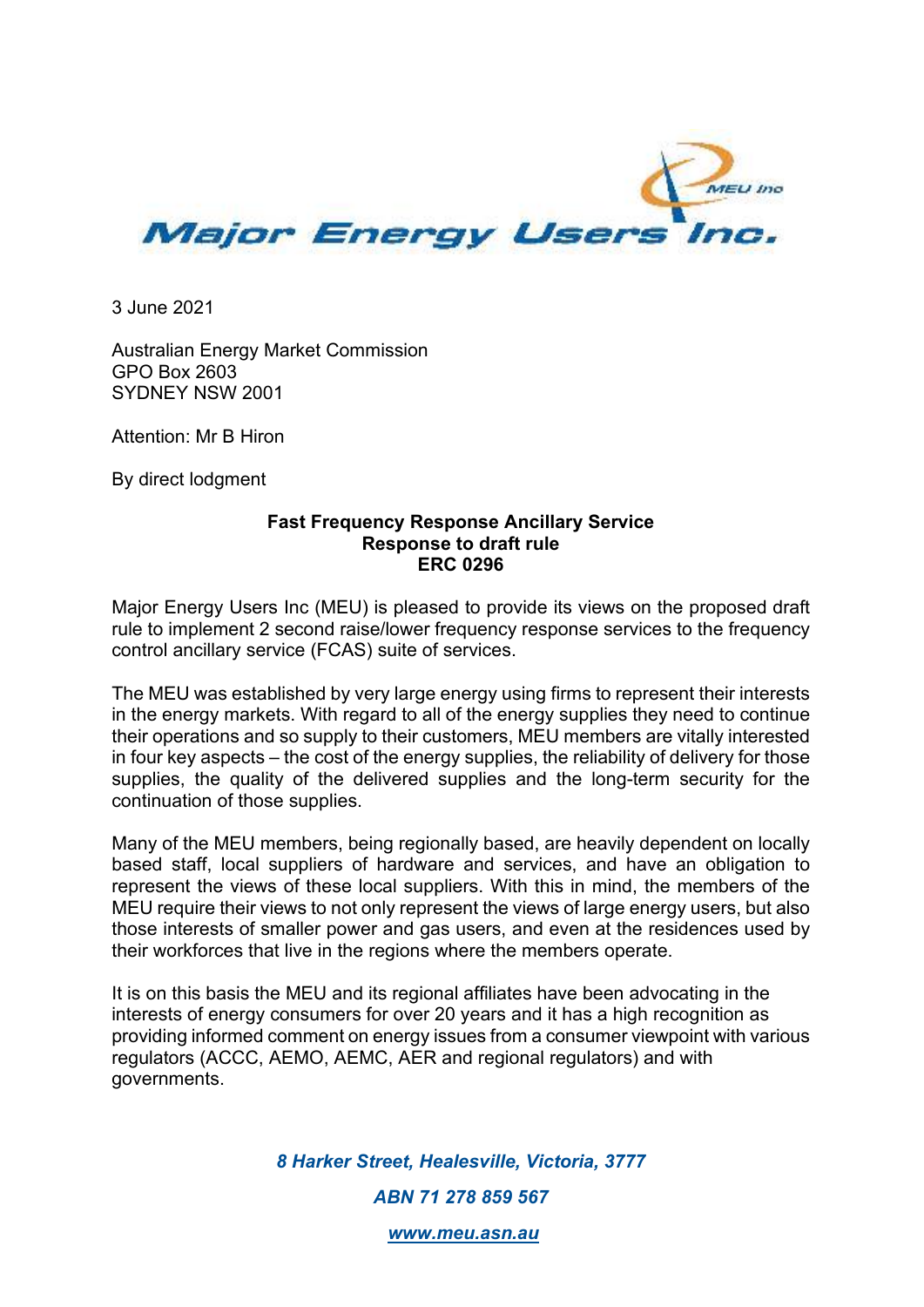The MEU is well aware that the National Electricity market (NEM) is changing quite rapidly and the influx of low cost but variable renewable energy (VRE) generation results in times where the rate of change of frequency (RoCoF) can be quite high resulting, at times, in the need for fast addition or reduction of supply to match the increases in RoCoF observed. With this in mind, the MEU supports the addition of the 2 second raise/lower services (very fast services) to the suite of FCAS as proposed in the draft rule (option1) for the reasons detailed in the draft rule. In its agreement with the rule change, the MEU accepts that AEMC modelling implies that there is an overall benefit to the market from the new "very fast" service being introduced.

Despite a need for a very fast frequency response, the MEU considers that the proposed alternative by AEMO (option 2) is less likely to achieve the outcome sought than the change proposed by AEMC and so the MEU does not support the AEMO proposed approach. The MEU considers that the proposal to amalgamate the "fast" 6 second services and the "slow" 60 second services, introduces difficulties for the providers of the fast 6 second service which might not be able to provide the longer delivery implicit in such a change and likewise providers of the "slow" 60 second services might not be able to provide the faster amalgamated service. We support the view expressed in the draft rule that this would reduce competition in provision of the amalgamated service.

Despite support for the addition of the new service, as a general observation, the MEU is very reluctant to support introduction of new services into the national electricity market (NEM) as it sees that introducing new market elements can have the strong potential to reduce competition in both the existing and new market elements. With this in mind and noting that the new 2 second services are more likely to be provided by batteries<sup>1</sup>, the MEU is very concerned that the introduction of the new "very fast" 2 second services might reduce the level of competition seen in bidding for "fast" services if the specification for this element remains at 6 seconds. A lack of competition tends to lead to higher prices as suppliers providing these services seek to maximise their revenues.

The MEU is of the view that there must be consideration of how the introduction of the new "very fast" 2 second services will interact with the suite of existing frequency control services, especially the 6 second services. The MEU notes that although the AEMC had identified the potential for reconfiguring the existing services (as part of the proposed option 2) it discounted this for good reasons. Similarly, we believe the introduction of the "very fast" 2 second service, even though it does provide a benefit to the market, it has the potential to negatively impact the existing "fast" 6 second services.

With this in mind, the MEU considers that the rule change should include a requirement for AEMO to consider modifying the existing "fast" 6 second services to become, perhaps, a 12 second service (ie twice the existing 6 second services and  $1/5<sup>th</sup>$  of the "slow" 60 second service), which would allow the introduction of new

<sup>1</sup> Reflecting that batteries' ability to bid for services (spot market and FCAS) can be constrained by the level of charge they have at any particular time.